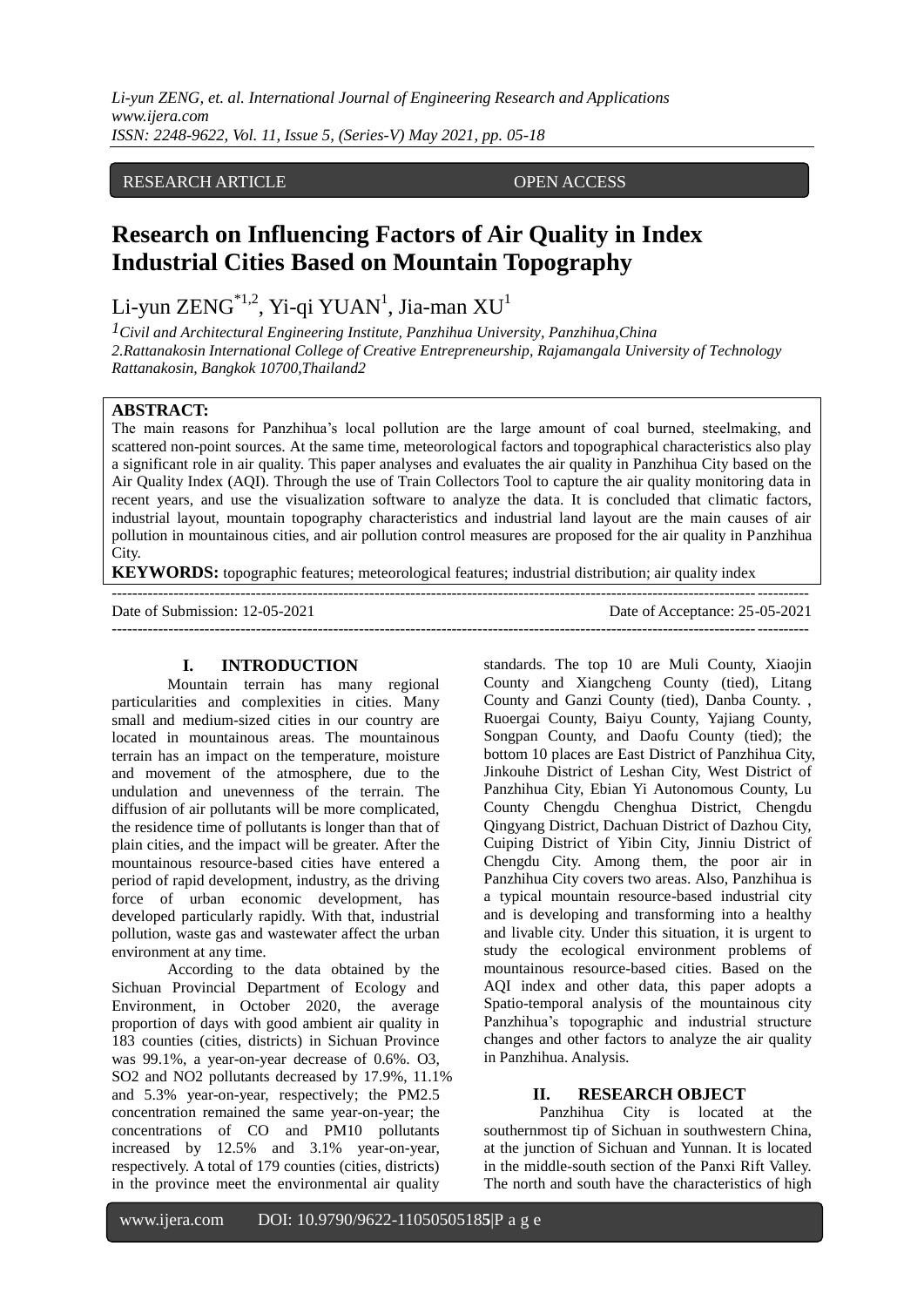mountains and deep valleys, and the staggered distribution of basins. Panzhihua is a resource-based city with rare vanadium ilmenite. It has been developed under the strong support of the state. There are a large number of industries. Pollutants in the industry such as waste gas and wastewater discharge. All of these affect the air in the city. In

## **III. RESEARCH METHODS**

#### **3.1 Big data visualization technology**

The main data source is based on the software "train collector" to capture the big data of the National Air Quality Monitoring Network, China Weather, Sichuan Meteorological Bureau, Sichuan Provincial Department of Ecology and Environment, Panzhihua Environmental Protection Bureau and other web pages, and classify the data sort out.

## **3.2 Chart analysis method**

Analyze and compare air quality index data based on software such as Excel.

## **3.3 ArcGIS map analysis method**

Based on GIS, analyze the topography, aspect and slope of Panzhihua.

## **3.4 Spatio-temporal analysis method**

At the level of temporal and spatial analysis, the air quality of Panzhihua City from 2014 to 2020 was analysed, and the air quality changes in different months and the temporal change characteristics of different air pollutants were discussed. This discusses the changing law of the air quality in Panzhihua City in the time dimension.

## **3.5 At the level of spatial analysis**

(1) The natural topography of Panzhihua City was

addition, Panzhihua has a complex mountainous terrain and is located in the valleys on both sides of the mountains. The blocking of the mountains has a significant impact on the exhaust gas generated in industrial manufacturing and the circulation of urban air.

analyzed; (3) The air quality and land use planning in different areas of Panzhihua City were compared. This analyzes the relationship between air quality and mountain topography, urban planning and urban development.

## **IV. AIR QUALITY EVALUATION SYSTEM**

Regarding the definition of air quality index AQI, Zhang Jianzhong and others pointed out that AQI is based on 6 pollutants (SO2, NO2, PM10, PM2.5, O3, CO) in "The Temporal and Spatial Distribution Characteristics of Air Quality Index in Beijing Area and Its Relationship with Meteorological Conditions".) In the basic items, choose the highest air quality index as the air quality index. Zhu Xin and Yang Shan defined AQI as the result obtained by comprehensive calculation based on the concentration of air pollutants in "Research and Analysis of Air Quality Data in Chengdu". The AQI's six pollutant separate evaluation standards are called the air quality sub-index. The air quality index standards are shown in Table 1.

| Air<br>quality<br>index | Air<br>quality<br>index<br>level | <b>Ouality</b><br>Air<br><b>Index category</b> | <b>Impact on health</b>                                                                                                                                                                                                                   | <b>Suggestion</b>                                                                                                                                     |  |  |
|-------------------------|----------------------------------|------------------------------------------------|-------------------------------------------------------------------------------------------------------------------------------------------------------------------------------------------------------------------------------------------|-------------------------------------------------------------------------------------------------------------------------------------------------------|--|--|
| $0 \sim 50$             | 1                                | excellent                                      | Satisfactory air quality, basically Normal activities for all kinds of<br>no air pollution                                                                                                                                                | people                                                                                                                                                |  |  |
| $51 \sim 100$           | $\mathcal{L}$                    | good                                           | The air quality is acceptable, but<br>certain pollutants may have a A very small number of<br>weaker impact on the health of a extremely sensitive<br>very small number of extremely should reduce outdoor activities<br>sensitive people | people                                                                                                                                                |  |  |
| $101 \sim 150$ 3        |                                  | Light pollution                                | Symptoms of susceptible people<br>are mildly aggravated, and healthy respiratory<br>people have irritation symptoms                                                                                                                       | Children,<br>the<br>elderly,<br>and<br>and<br>with<br>heart<br>patients<br>diseases<br>should<br>reduce long-term, high-intensity<br>outdoor exercise |  |  |

#### **Table 1 Air Quality Index Standard**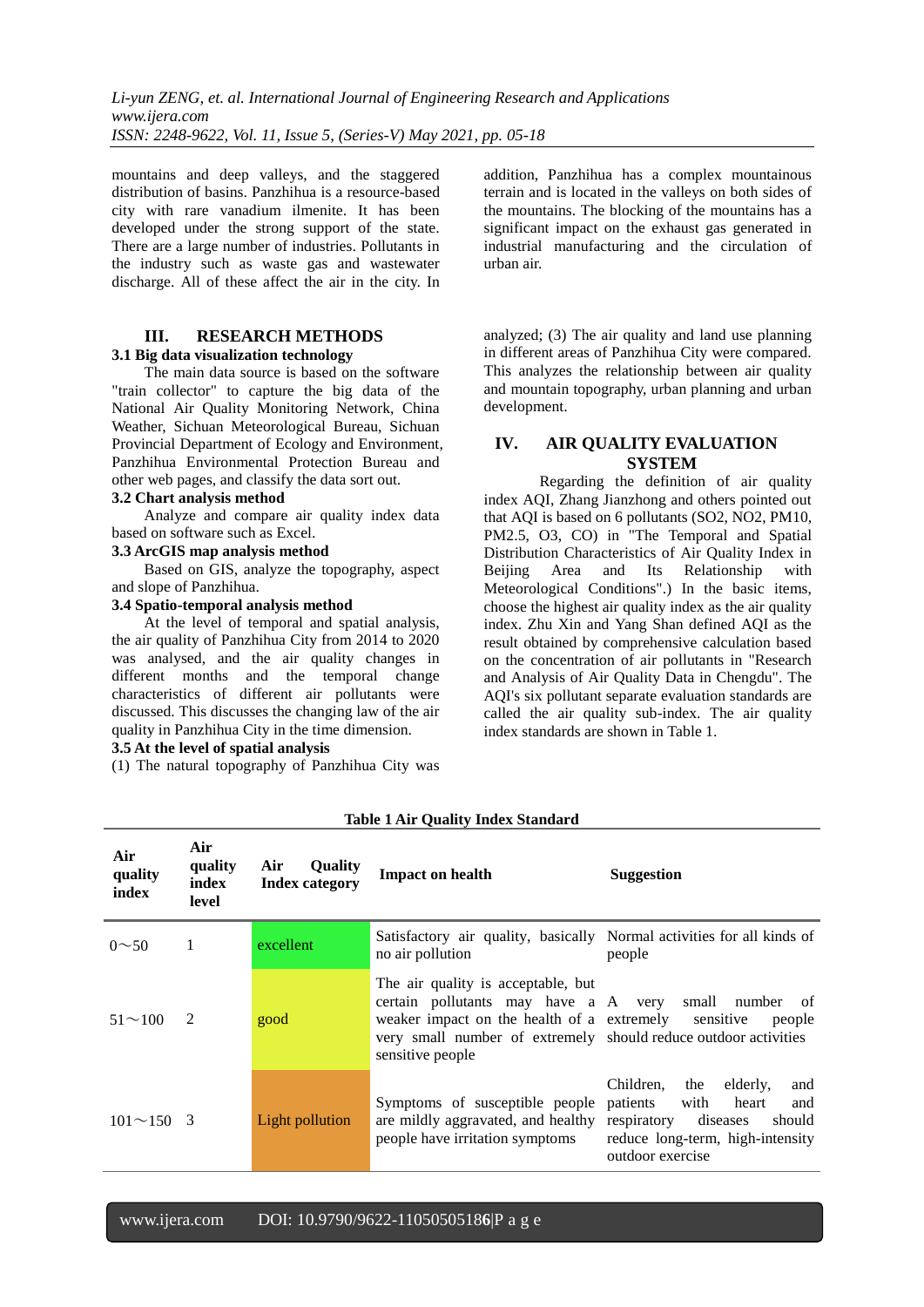*Li-yun ZENG, et. al. International Journal of Engineering Research and Applications www.ijera.com ISSN: 2248-9622, Vol. 11, Issue 5, (Series-V) May 2021, pp. 05-18*

| $151 \sim 200$ 4 |   | Moderately<br>polluted | Further aggravate the symptoms of<br>susceptible people, which may<br>affect the heart and respiratory<br>system of healthy people                                    | Children,<br>elderly,<br>and<br>the<br>with<br>and<br>patients<br>heart<br>respiratory diseases should avoid<br>long,<br>high-intensity<br>outdoor<br>and the<br>exercises.<br>general<br>reduce<br>population<br>should<br>outdoor exercises appropriately |
|------------------|---|------------------------|-----------------------------------------------------------------------------------------------------------------------------------------------------------------------|-------------------------------------------------------------------------------------------------------------------------------------------------------------------------------------------------------------------------------------------------------------|
| $201 \sim 300$ 5 |   | Heavy pollution        | Symptoms of heart and lung<br>disease patients are significantly<br>worsened, exercise tolerance is<br>and<br>reduced,<br>symptoms<br>are<br>common in healthy people | Children, the elderly,<br>and<br>patients with heart and lung<br>diseases should stay indoors,<br>stop outdoor sports, and reduce<br>outdoor sports for the general<br>population                                                                           |
| >300             | 6 | Serious pollution      | people have reduced<br>Healthy<br>exercise tolerance, have obvious<br>symptoms,<br>strong<br>and<br>some<br>diseases appear early                                     | Children, the elderly and the sick<br>should stay indoors to avoid<br>physical<br>exertion,<br>and<br>the<br>general population should avoid<br>outdoor activities                                                                                          |

Data souce: <https://www.aqistudy.cn/>

## **V. SPATIO-TEMPORAL ANALYSIS OF AIR QUALITY IN PANZHIHUA CITY**

According to research, the factors that affect the air quality of a region and its pollution process can be divided into natural effects and artificial effects. The former mainly refers to the influence caused by natural background conditions such as local topography and climatic factors; the latter can be divided into artificial environmental influences and artificial activities influences [1-2]. The air pollution problems in cities are based on natural influences, mainly caused by artificial influences [3]. From the perspective of urban and rural planning, the natural environment determines the overall ventilation of the city [1], and also affects the physical and chemical reactions of pollutants [4]. Under the intervention of artificial influence, firstly, artificial activities have brought about a large amount of pollutant emissions, resulting in different pollution situations in different periods [5-6]; secondly, the development of cities will lead to changes in urban surface heat and power processes. [7]. For example, with the development of cities, the density of buildings increases, the urban ventilation corridors are blocked, and the underlying surface of the city is more rough, resulting in a decrease in urban wind speed and an increase in the frequency of weak wind and static wind; the large number of high-rise buildings also changes the wind field [ 8]; Develop industry and over-explore resources such as coal. Industry is an important source of air pollution. The pollutants emitted by industry into the atmosphere are of various types and complex in nature, including smoke and dust, sulfur oxides, nitrogen oxides, organic compounds, halides, and carbon compounds. Some of them are smoke and dust. Some are gases; over-exploitation of tourism and the development of transportation, automobiles, trains, airplanes, and ships are the main means of transportation in the contemporary era, and the exhaust gas produced by burning coal or oil is also important; living stoves and heating boilers. A large number of residential stoves and heating boilers in cities need to consume a large amount of coal. During the combustion process of coal, a large amount of dust, sulfur dioxide, carbon monoxide and other harmful substances will be released to pollute the atmosphere. Especially when heating in winter, the polluted area is often filled with smog, which is also a source of pollution that cannot be ignored.

## **5.1 Air pollution analysis**

The change of pollutant concentration is related to the emission and diffusion of pollutants. As shown in Figure 1, the total emissions of various waste gas pollutants in 2019 have been reduced compared to 2014, but the emissions of industrial waste gas pollutants are still a large proportion of the total emissions. The main sources of air pollutants, SO2 and nitrogen oxides are the main emissions, and SO2 emissions are the highest.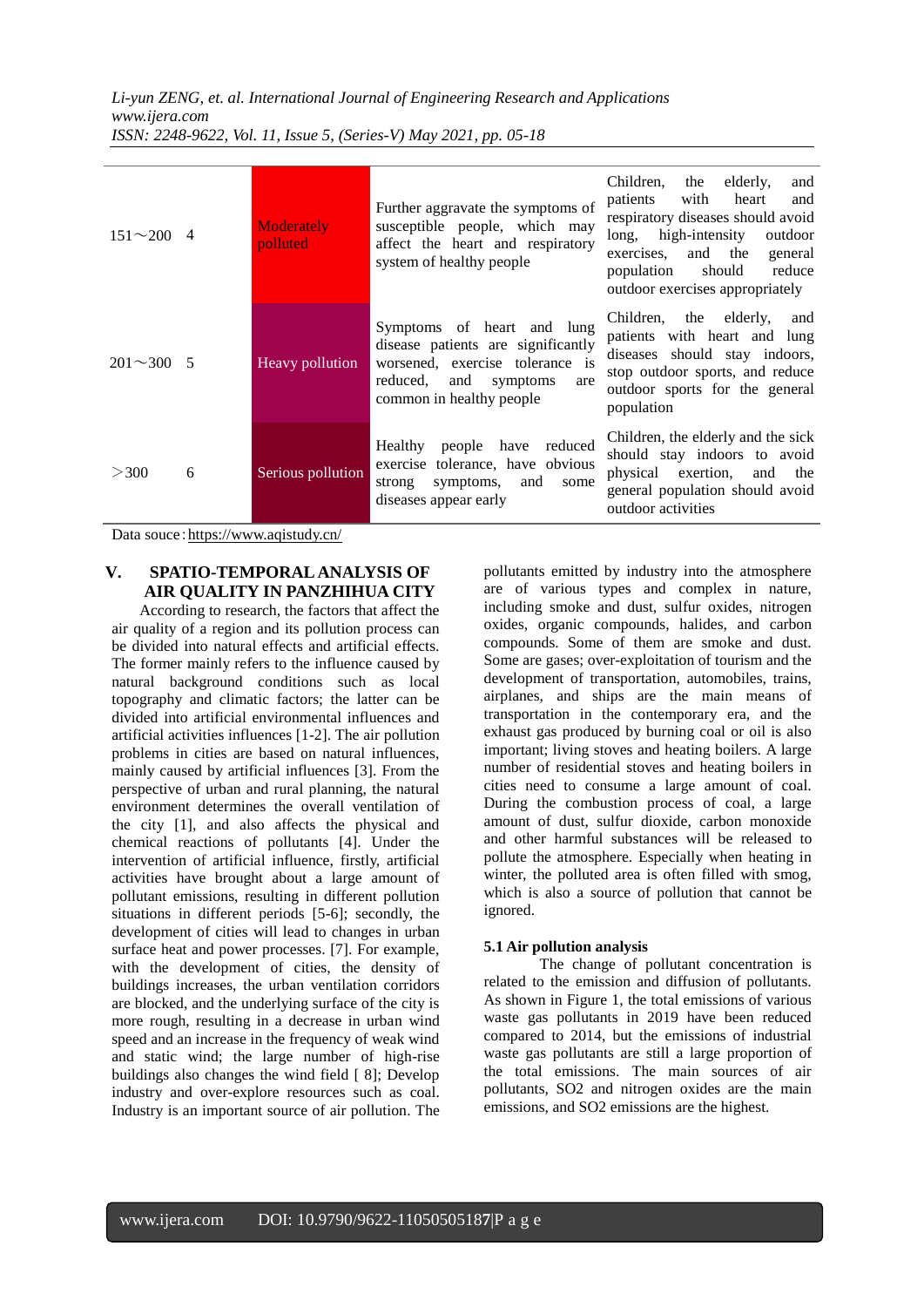

**Figure 1** Emissions of various waste gases from 2014 to 2019

## **5.2 Air quality analysis**

According to the relevant values (Figure 2), Panzhihua has good overall air. Since 2015, the air quality has been steady and good year by year, but at present, the air quality has declined. The temperature is suitable for living, but there is an urgent need to improve the air quality, and industrial air pollution is more serious. From the chart data, we can see that the air quality index was 66 in 2014. The index for the first half of 2020 was 57.5. Although the air quality index fluctuates slightly

during the period, it generally declines. According to its definition of air quality, the data of PM2.5, PM10, CO, NO2, and SO2 have shown a downward trend in general, while O3 as a whole However, it is showing an upward trend and is doubling. It can be seen from this that the air quality in Panzhihua has improved in the past seven years, but for a city whose development is based on health care, the air quality needs to be further improved.



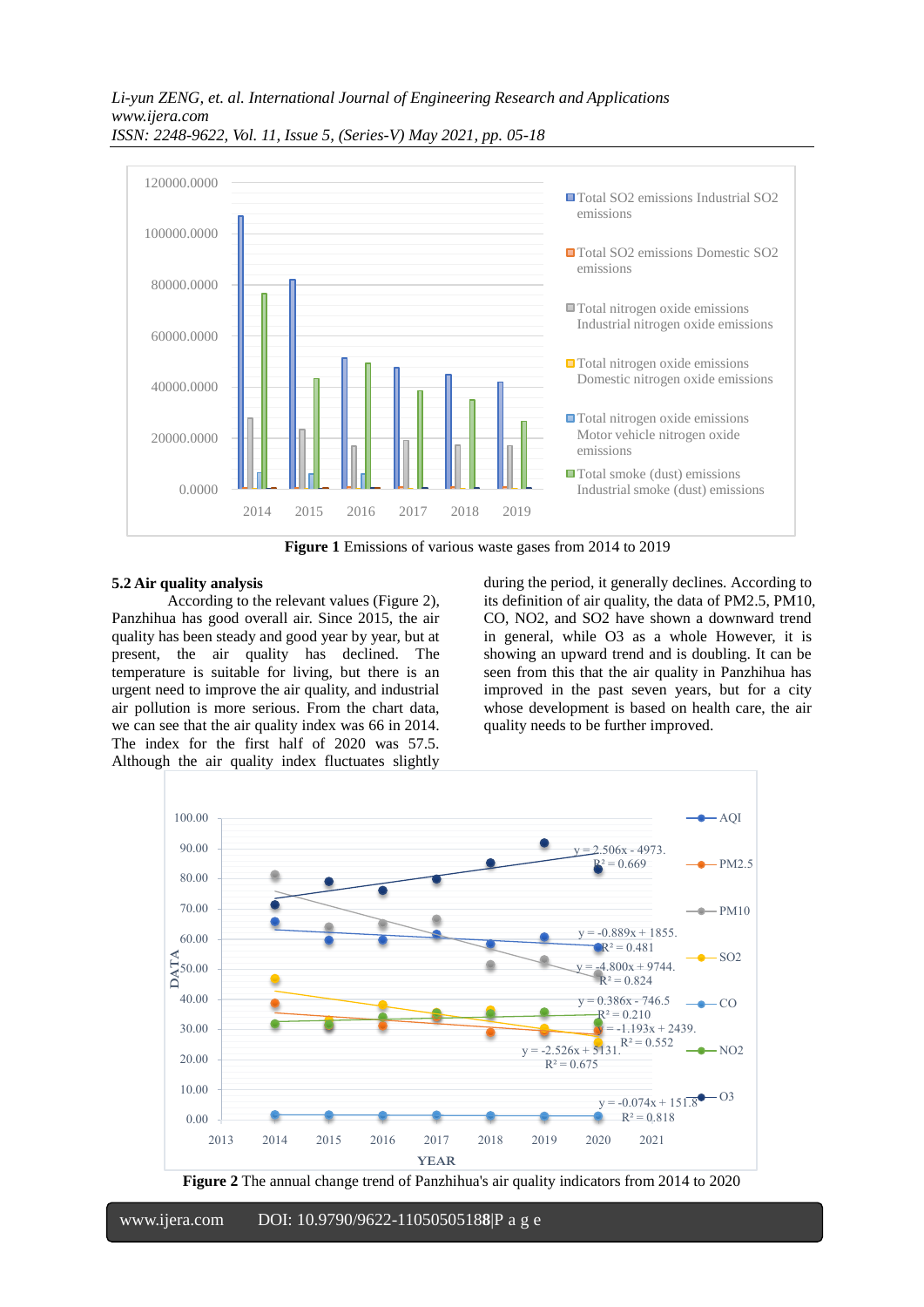

Figure 3 The trend of monthly average AQI from 2014 to 2020

According to the data published on the official website of Panzhihua Environmental Protection Bureau, the article counts the annual change trend of AQI (Figure 3), monthly change trend of AQI, and monthly change of AQI grade in Panzhihua City in the past 7 years (2014-2020). , The monthly average maximum value of AQI varies greatly and spans the two categories of light pollution and moderate pollution. The air quality in Panzhihua has obvious seasonal variability, which is mainly manifested in the characteristics of poor air quality in autumn and winter and relatively good air quality in summer. As shown in Figure 4, the air quality index range shows that when the air quality in Panzhihua is at its worst, the AQI is 180, reaching a moderate level of pollution.



Figure 4 2014-2020 Panzhihua Air Quality Index Range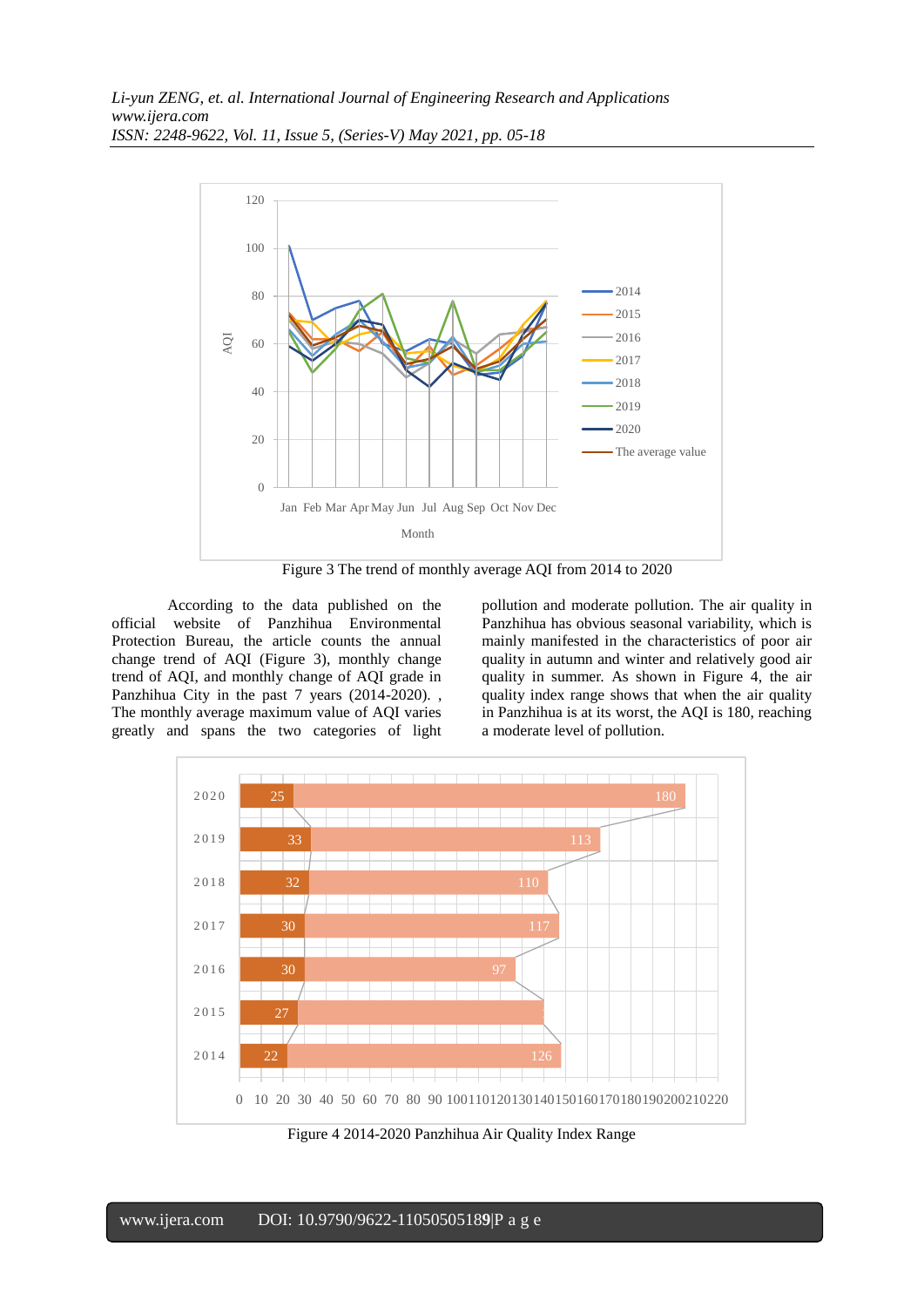

Figure 5 Comparison and analysis of AQI values between January and July 2014-2020

It can be seen in Figure 5 that although the air quality index is declining between 2014 and 2020, from the point of view of the month, whether it is January and July of 2014 or January and July of 2020, the air quality index of January The air quality index is greater than that in July, and this trend has been shown in the index for these seven years. Therefore, the AQI of Panzhihua has obvious seasonal changes, with winter being higher than summer.

### **5.3 Monthly average concentration of major pollutants**

The annual average value of the six major pollutants monitored in the past 7 years in Panzhihua City from 2014 to 2020, which was

crawled on the air quality online monitoring and analysis platform (https://www.aqistudy.cn), was sorted out and analyzed, and the following conclusions were reached. The main air pollutants in Panzhihua City are O3, PM2.5, and PM10, and the annual average values all exceed the national first-level indicators (Table 2). Through the analysis of the monthly average concentration change data of the four main pollutants, it can be seen that the concentration of particulate matter presents the characteristics of change in summer, autumn and winter. It exceeds the concentration limit of Class I in summer and seriously exceeds the concentration limit of Class II in winter; on the contrary, the concentration of O3 is in It increases in spring and summer, and decreases in autumn and winter.

Table 2 Statistical Table of Pollutant Concentrations in Panzhihua City from 2014 to 2020 (China Ambient Air Quality Standard (GB3095-2012))

| $\circ$ aant, baanaar (0.0000) 2012) |               |                      |             |                    |                        |  |  |  |  |
|--------------------------------------|---------------|----------------------|-------------|--------------------|------------------------|--|--|--|--|
| Pollutants                           | Annual mean   | Annual               | Super-level | Annual             | unit                   |  |  |  |  |
|                                      |               | average              | index rate  | average            |                        |  |  |  |  |
|                                      |               | concentration        | (% )        | concentration      |                        |  |  |  |  |
|                                      |               | (level)<br>limit     |             | (level)<br>limit   |                        |  |  |  |  |
|                                      |               | 1)                   |             | 2)                 |                        |  |  |  |  |
| Fine particulate matter PM2.5        | 31.98         | 15                   | 1.132       | 35                 | $\mu$ g/m <sup>3</sup> |  |  |  |  |
| Inhalable particulate matter PM10    | 61.50         | 40                   | 0.5375      | 70                 | $\mu$ g/m <sup>3</sup> |  |  |  |  |
| Sulfur dioxide SO2                   | 35.24         | 20                   | 0.762       | 60                 | $\mu$ g/m <sup>3</sup> |  |  |  |  |
| Nitrogen Dioxide NO <sub>2</sub>     | 33.80         | 40                   | $-0.155$    | 40                 | $\mu$ g/m <sup>3</sup> |  |  |  |  |
| Carbon monoxide CO                   | 1.52          | $\overline{4}$       | $-0.62$     | $\overline{4}$     | mg/m <sup>3</sup>      |  |  |  |  |
|                                      | Daily         |                      | Maximum     | daily<br>average   | $\mu$ g/m <sup>3</sup> |  |  |  |  |
|                                      | average 90th  | limit of eight hours |             |                    |                        |  |  |  |  |
|                                      | percentile    |                      |             |                    |                        |  |  |  |  |
|                                      | concentration |                      |             |                    |                        |  |  |  |  |
|                                      |               | Leve 1               |             | Lever <sub>2</sub> |                        |  |  |  |  |
| Ozone O <sub>3</sub>                 | 141.5         | 100                  | 0.415       | 100                |                        |  |  |  |  |
|                                      |               |                      |             |                    |                        |  |  |  |  |

Data source[: http://www.pzhsxq.gov.cn/zwgk/bmgsgg/1613482.shtml](http://www.pzhsxq.gov.cn/zwgk/bmgsgg/1613482.shtml3),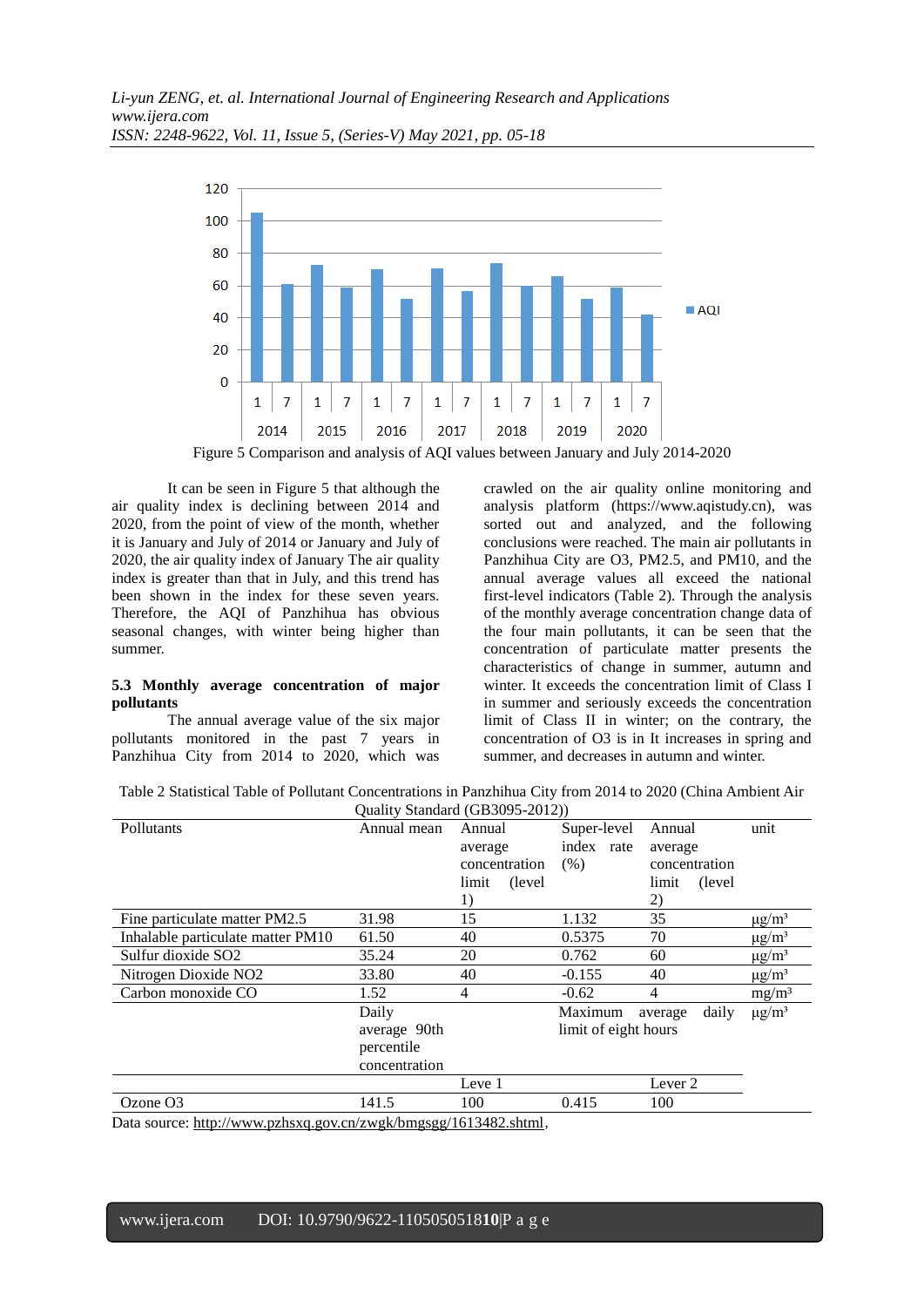In the past seven years, January has the highest concentration of PM2.5, and June has a lower average PM2.5, which is the month with the lowest monthly average of PM2.5 in the whole year (Figure 6). In general, although the monthly average concentration of PM2.5 in 2020 has a certain downward trend, the monthly average value is lower than the average value in spring and summer, but it is higher than the average value in autumn and winter. The monthly average change of PM10 and PM2.5 show similar seasonal changes, but the monthly average value of PM10 in 2020 is lower than the 7-year average, and the control of PM10 index is greatly improved compared with the extremely poor 2014 (Figure 7). The monthly average value of SO2 was at a high level in January, July, and December 2014, but by 2020, all months will be below the average level, and the SO2 content has a significant decreasing trend (Figure 8). The CO concentration was higher in January and December, and lowest in June, showing seasonal changes (Figure 9). The concentration of NO2 was higher in December than in January and lowest in June (Figure 10). On the contrary, the concentration of O3 is at a low level in summer and at a low level in autumn and winter (Figure 11).



Figure 6 Monthly average change of PM2.5 concentration from 2014 to 2020



Figure 7 Monthly average change of PM10 concentration from 2014 to 2020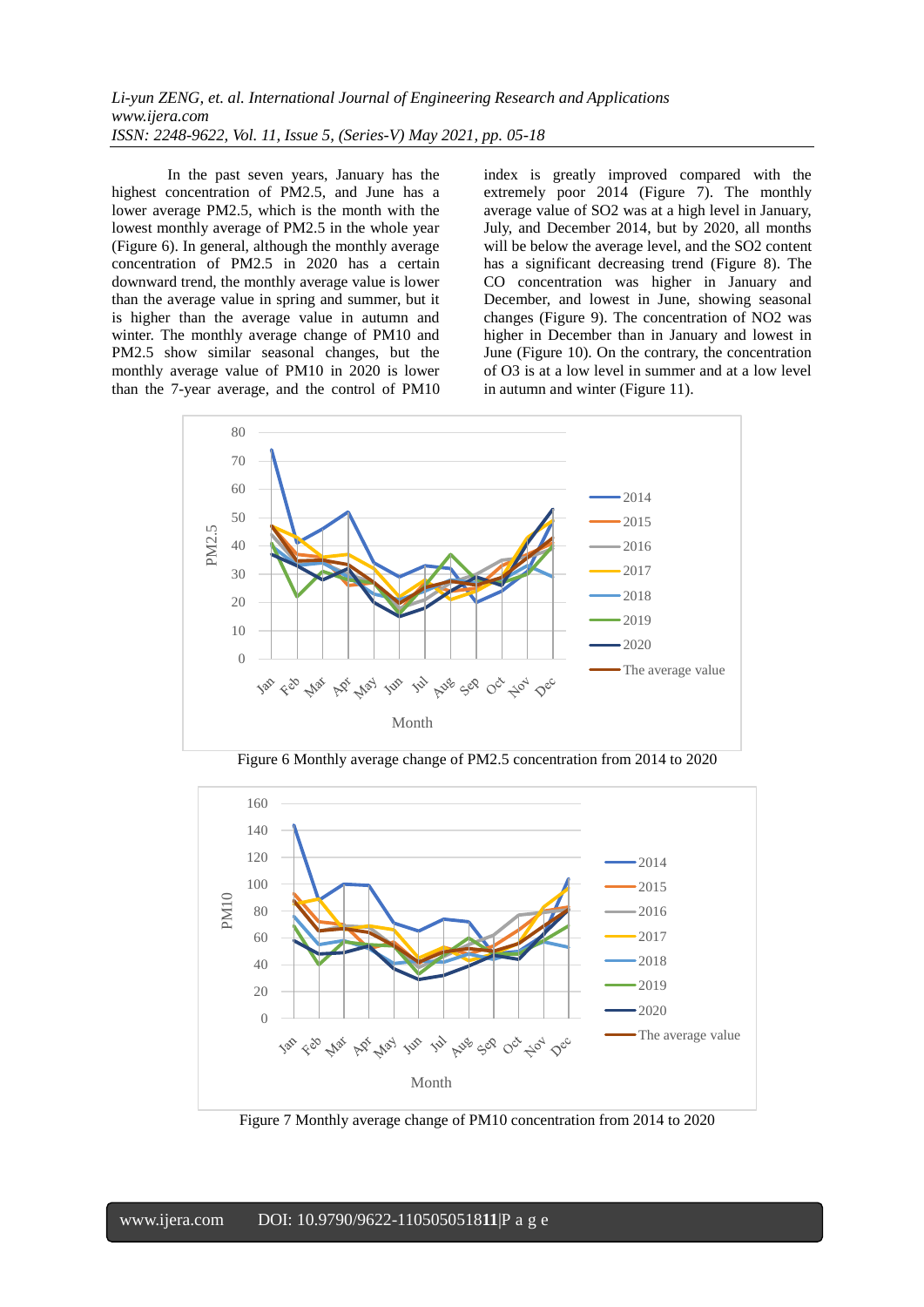

Figure 8 The monthly average change of SO2 concentration from 2014 to 2020



Figure 9 Monthly average change of PM10 concentration from 2014 to 2020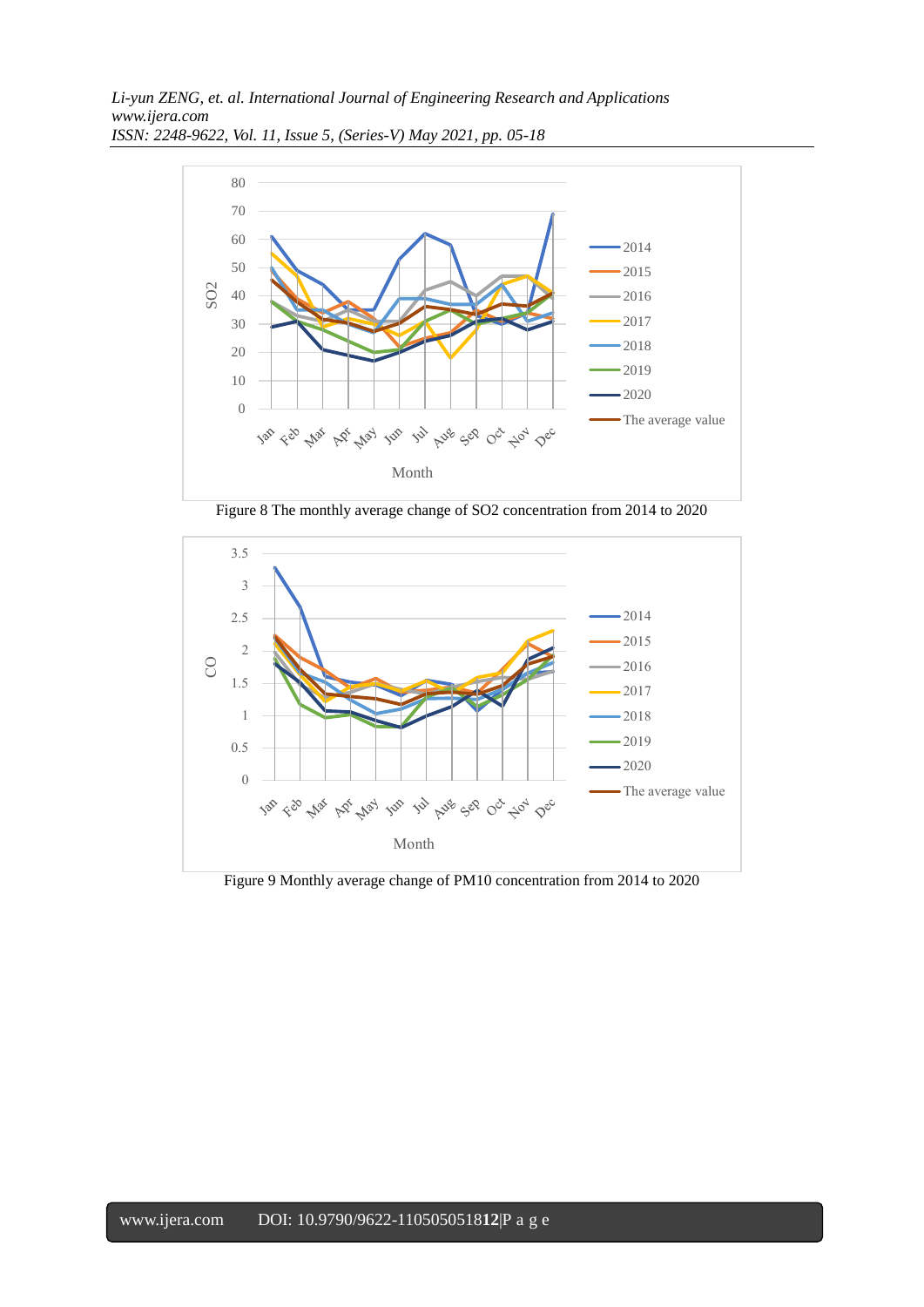

Figure 10The monthly average change of NO2 concentration from 2014 to 2020



Figure 11 Monthly average change of O3 concentration from 2014 to 2020

## **VI. INFLUENCING FACTORS**

## **6.1 Climate analysis**

Panzhihua has a three-dimensional climate based on the southern subtropics, with significant vertical differences.

As shown in Figure 12, in terms of temperature, according to the map, Panzhihua has the highest temperature in a year from May to July; the temperature difference from May to June is quite significant. Studies have shown that the intensity of sunlight is related to the concentration of ozone. The stronger the sunlight, the higher the concentration of ozone. The second half of the year is more humid than the first half. The wind season of the year is from March to June, with the highest wind level in May. Among them, the PM2.5 value of Panzhihua is

the highest in April and winter, and the pollution value is relatively high.

As shown in Figure 13, in terms of rainfall, the winter half of the year is controlled by tropical continental air masses, and the weather is sunny and dry; the summer half of the year is affected by the tropical monsoon and the rainfall is abundant. The rainy season is from June to October, and the dry season is from November to May of the following year. More than 90% of the precipitation is concentrated in summer. According to the comparative analysis with the change curve of particulate matter concentration, it is found that when the rainfall increases, the particulate matter concentration decreases. Rainfall can carry particulate matter in the air to the ground, and can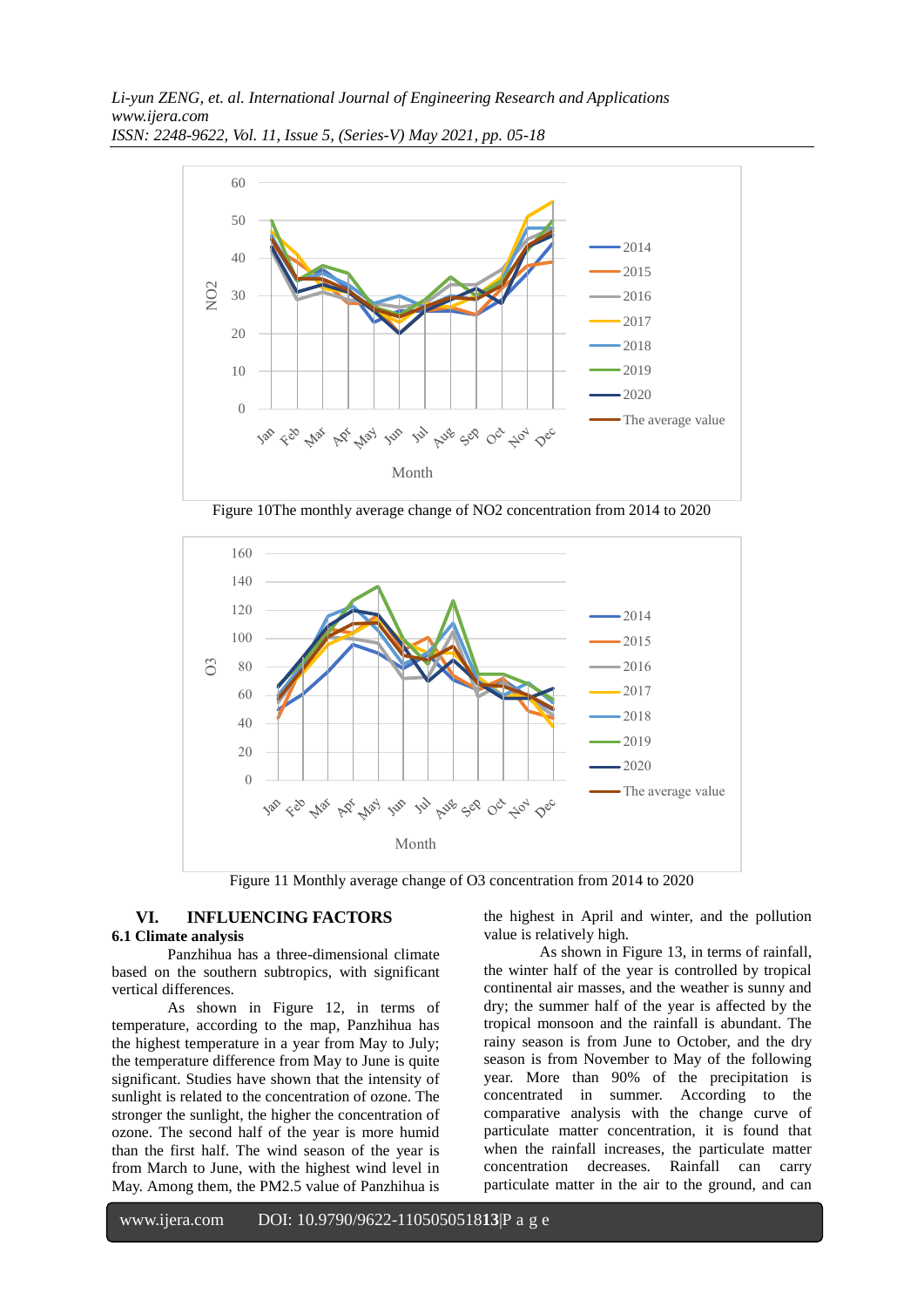play a role in washing air particulate matter, so the concentration of particulate matter in the air will decrease during the rainy period.







Figure 13 The daily change trend of humidity in Panzhihua





Figure 14 slope and aspect analysis in Panzhihua<br>As shown in Figure 14, Panzhihua is located in the central located in the central-southern section of the Panxi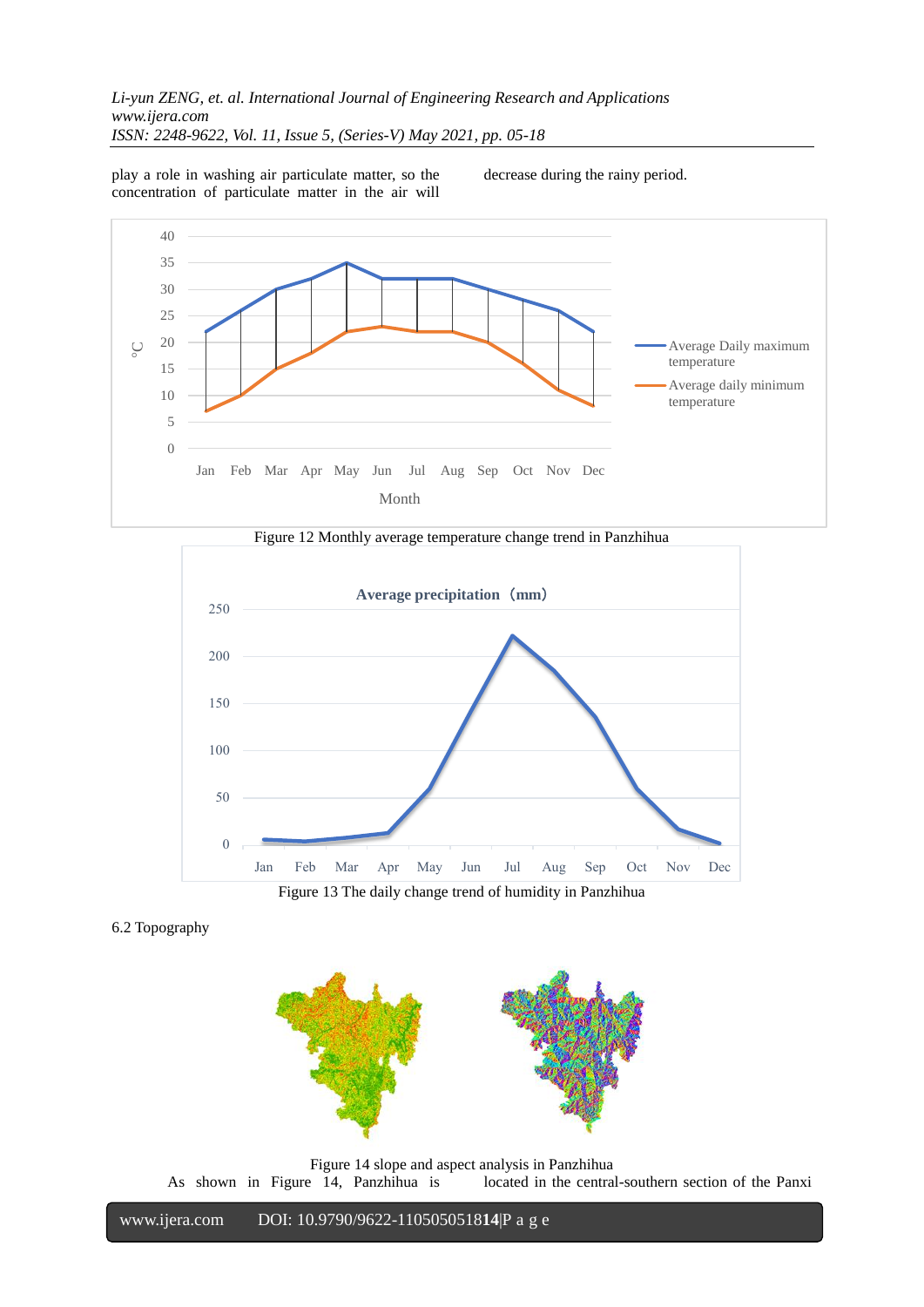Great Rift Valley. The terrain is undulating. The terrain slopes from northwest to southeast, high in the northwest and low in the southeast. The terrain is undulating, with large elevation differences and mountainous landforms. The climate is a small wind area, with many small winds in winter, and the horizontal transportation of pollutants is not good. The low-altitude wind in the region has a typical valley wind phenomenon, and the wind direction and wind speed have obvious shear phenomenon with height. Frequent temperature inversions limit the upward diffusion of pollutants. When there is a temperature inversion, the upward diffusion of pollutants is inhibited and the lateral diffusion is blocked by the ridges on both sides.

Combining the above analysis of Panzhihua's topography and topography, the inversion wind direction has a certain impact on the diffusion of pollutants, so the topography of Panzhihua has an impact on the air quality of Panzhihua.

## **6.3 Air quality and industrial structure**

As an early industrial city developed by national policies, Panzhihua relies on its rich iron ore resources and has a large industrial share. In recent years, due to the limited resources and the country's current extreme emphasis on the ecological environment, Panzhihua actively responds to the country. Strategy, optimized and upgraded the industrial structure. The proportion of the secondary industry in Panzhihua City is much higher than the regional and national levels, and the development of the primary and tertiary industries is seriously lagging behind, and the economy is highly dependent on the secondary industry. As can be seen from the table below, the overall trend of Panzhihua's recent industrial structure evolution. (Figure 15)



Figure 15Panzhihua's three industrial structure changes

As shown in the figure 15, we can see that the overall industry in Panzhihua accounts for a very large proportion of the secondary industry, close to two-thirds, while the primary and tertiary industries account for a relatively small proportion. However, in recent years, Panzhihua's industry has not remained unchanged, and the secondary industry, which has made a relatively large contribution to Panzhihua, has not continued to grow. In order to actively respond to national policies and promote industrial structure reform, it can be seen that the proportion of the secondary industry is declining, while the proportions of the primary and tertiary industries are gradually increasing, and the tertiary industry has shown good results. The growth trend, the level of development is better than that of the primary industry, and the proportion of the tertiary industry is gradually approaching the proportion of the secondary industry, indicating that Panzhihua has greatly optimized its industrial structure adjustment.

In combination with the adjustment of Panzhihua's industrial structure, the proportion of secondary industries has decreased. Relatively speaking, Panzhihua's pollutant emissions have also been reduced. This reflects that the adjustment of Panzhihua's industrial structure has promoted the improvement of Panzhihua's air quality index.

## 6.4 Urban Industrial Layout

Panzhihua's industries are distributed in a wide area and occupy a relatively large area. Panzhihua's industries are mainly concentrated in the East, West and Renhe Districts. As shown in Figure 16, which shows the industrial land in brown, it can be seen that the industrial distribution in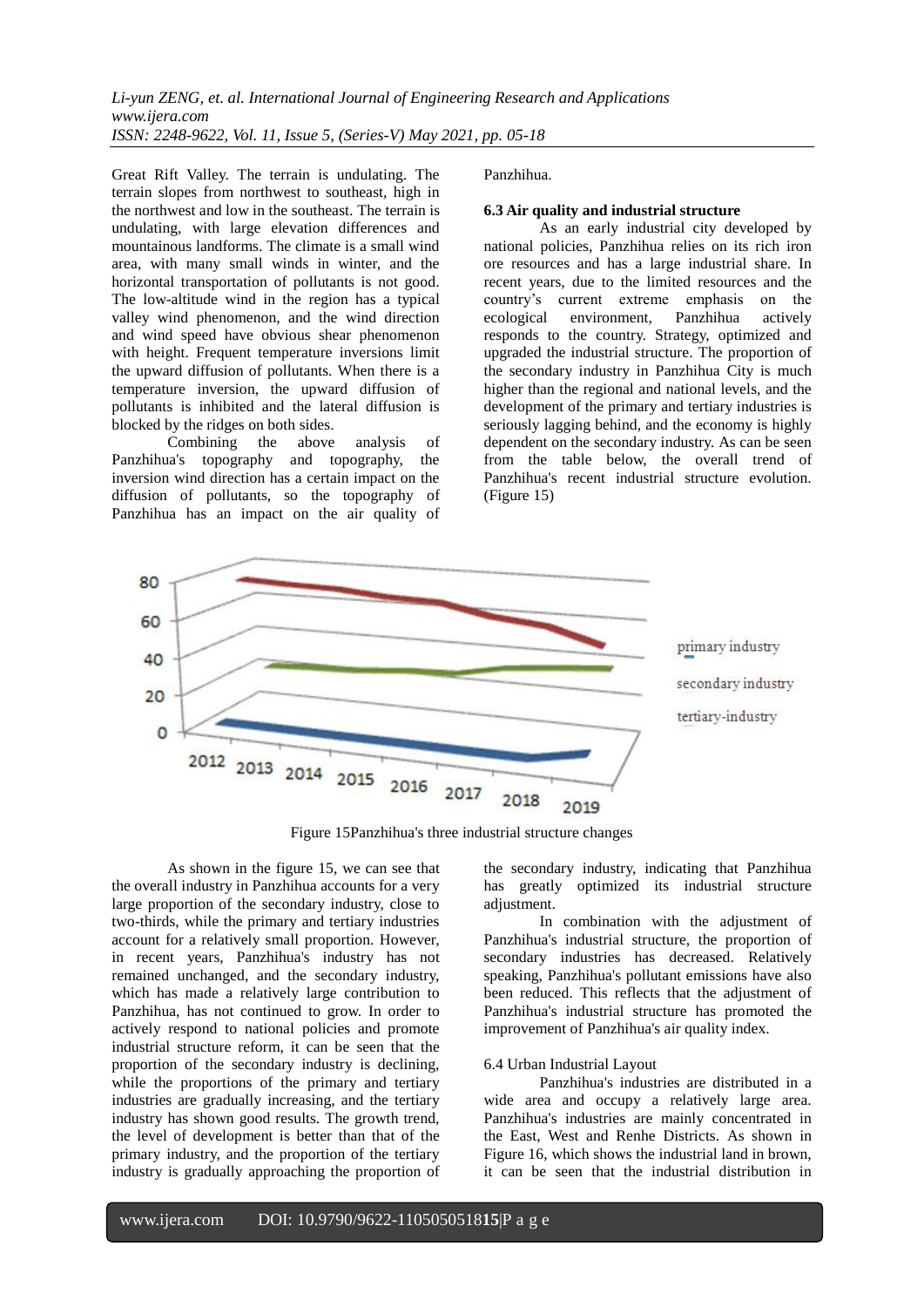Panzhihua's city center and the West District account for more, and the waste gas generated by industrial production will affect the local area to a certain extent. Air quality. At the same time, Panzhihua has five air monitoring points, namely Bingcaogang, Nongnongping, Renhe, No. The poor air quality in the west area proves that the air quality has a greater relationship with the urban industrial layout.



Figure 16 The current situation of land use in Panzhihua (Picture source: Sichuan Panzhihua Planning and Architectural Design Co., Ltd.)

## **6.5 Summary**

The air pollution situation in Panzhihua City is more serious. Among the six air pollutants monitored by the state, four of Panzhihua City exceed the national first-level concentration limit, which seriously endangers the urban air ecological balance.

In the time dimension, the pollution situation in Panzhihua City showed obvious seasonal changes. First of all, the air quality in Panzhihua City is generally better in summer and autumn, and worse in spring and winter. The concentrations of the four pollutants have obvious seasonal changes. When the temperature rises, the sunshine is strong and the city is dominated by quiet wind, which is conducive to the generation of O3, causing the concentration of O3 to increase, and vice versa. When the rainfall increases, the rainwater carries the particulate matter in the air to the ground, making the air The concentration of medium particulate matter drops a lot, and on the contrary, the concentration of particulate matter rises in hours of rainfall.

In the spatial dimension, the mountainous terrain of Panzhihua promotes the seasonal air pollution in Changsha. Mountain terrain causes frequent temperature inversions, which limits the upward diffusion of pollutants. When there is a temperature inversion, the upward diffusion of pollutants is inhibited and the lateral diffusion is blocked by the ridges on both sides. The

development of Panzhihua's industrial structure has a greater impact on the seasonal air pollution in Panzhihua City. It can be seen from the current situation of Panzhihua that the more scattered industrial land is, the higher the intensity of urban construction and the worse the air quality.

## **VII. COUNTERMEASURES AND SUGGESTIONS**

This article mainly analyzes and compares the air quality in Panzhihua from two aspects: time dimension and space dimension, and puts forward the following suggestions.

(1) Use the mountainous terrain of Panzhihua to strengthen the construction of urban ventilation corridors, and reduce the accumulation of air exhaust gas above the city at the overall level;

(2) In terms of urban microenvironment, reasonably control the density and height of buildings, form urban air ducts, and reduce air pollution in the urban area microenvironment;

(3) Pay attention to urban layout planning, rationally arrange industries, strengthen the management and control of exhaust emissions from related enterprises and construction sites, reduce pollutant emissions, and reduce the content of pollutants in the air from the source;

(4) Improve the urban air quality inspection system, grasp the air environment quality in time, strengthen the regional linkage mechanism, form an integrated